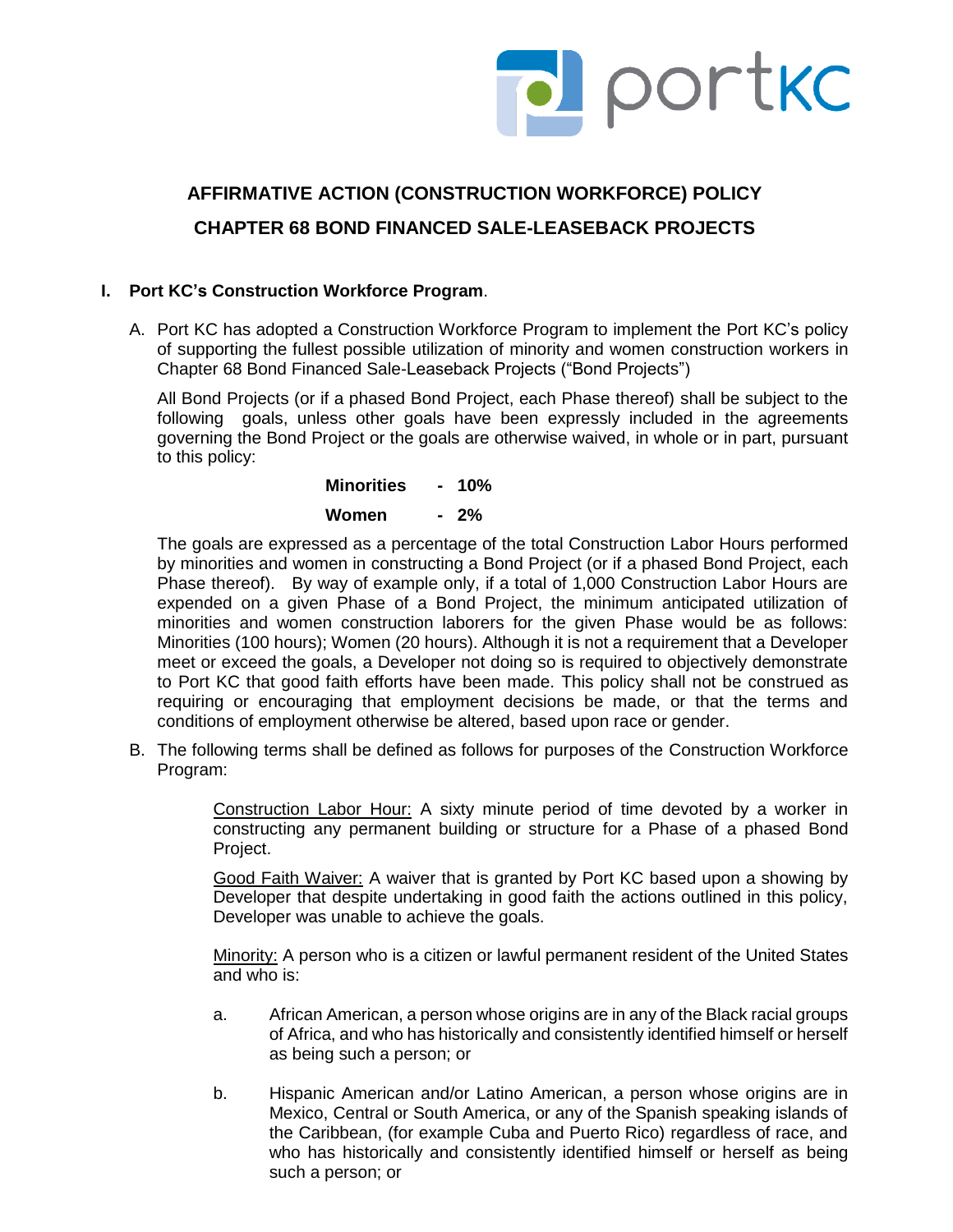- c. Asian and/or Pacific Islander American, a person whose origins are in any of the original peoples of the Far East, Southeast Asia, the islands of the Pacific or the Northern Marianas, or the Indian Subcontinent, and who has historically and consistently identified himself or herself as being such a person; or
- d. Native American, a person having origins in any of the original peoples of North America, and who maintains tribal affiliation or demonstrates at least one-quarter descent from such groups, and who has historically and consistently identified himself or herself as being such a person.

Woman: A person who is a citizen or lawful permanent resident of the United States and who is a female.

## **II. Required Monthly Submissions.**

A. Developer must electronically submit the following documents to [compliance@portkc.com](mailto:compliance@portkc.com) by the tenth calendar day of each calendar month, commencing as of the calendar month immediately following the date of bond issuance and continuing each and every calendar month thereafter until such time as the Bond Project (or if a phased Bond Project, the applicable Phase thereof) has been fully completed as evidenced by Developer's submission of the Certificate of Completion:

**Project Workforce Monthly Utilization Report** (attached hereto). Two copies of this report must be submitted to the Port KC each month, The first copy will be utilized to report Developer's general contractor's workforce compliance data with regard to the Bond Project (or if a phased Bond Project, each Phase thereof). The second copy will be utilized to report consolidated workforce compliance data for every subcontractor retained by Developer's general contractor on the Bond Project (or if a phased Bond Project, each Phase thereof).

#### **III. Methods for Securing Participation and Good Faith Efforts.**

- A. In the event Developer does not meet Construction Workforce goals, the efforts taken by Developer will be evaluated to determine whether Good Faith Efforts were made to secure participation.
- B. **Evaluating Good Faith Efforts.** In evaluating Good Faith Efforts, Port KC will consider whether Developer has performed, or caused to be performed, the following, along with any other relevant factors:
	- 1. For those Developers with a general contractor that is not signatory to a collective bargaining agreement with organized labor:
		- a. Requested in writing the assistance of Port KC with respect to efforts to promote the utilization of minorities and women in the workforce and acted on Port KC's reasonable recommendations, if any; and
		- b. Advertised in minority or women trade association newsletters, or any other media meeting the requirements of Port KC's M/WBE Policy, at least fifteen (15) calendar days prior to the first utilization of any construction services for an applicable Phase and used terminology that sufficiently describes the work available, the pay scale, the application process, and anything else that one might reasonably be expected to be informed of relevant to the position being advertised; and
		- c. Maintained copies of each advertisement and a log identifying the publication and date of publication; and
		- d. Conducted real and substantial recruitment efforts, both oral and written, targeting minority and women community-based organization, schools with a significant minority student population, and training organizations serving the greater Kansas City metropolitan area; and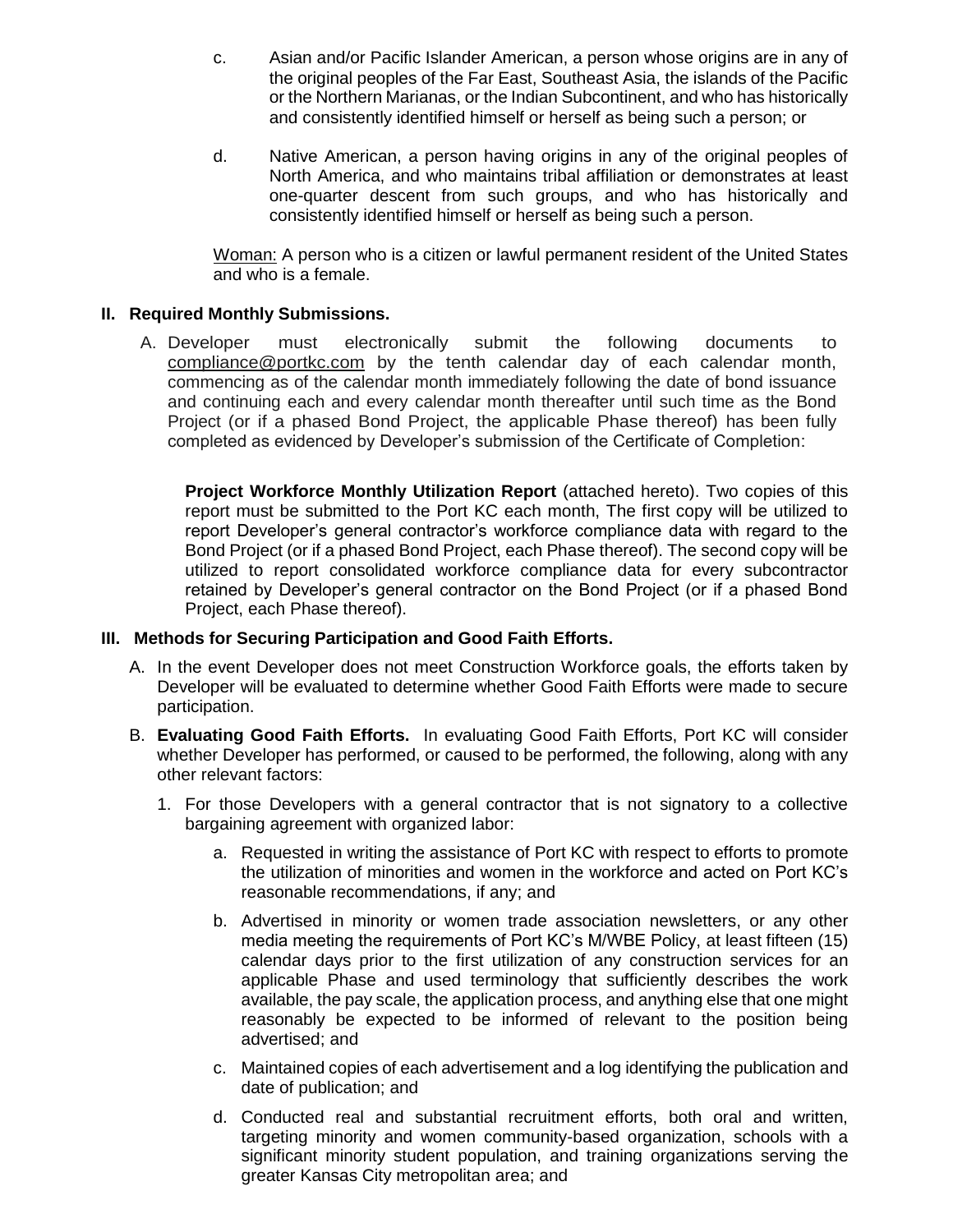- e. Established and maintained a current list of resident, minority and women recruitment sources, providing written notification to the recruitment sources of available employment opportunities, and maintained records of the notices submitted to the organizations and any responses thereto; and
- f. Maintained a current file for the time period of construction through the COO Date of the applicable Phase with the name, address, and telephone number of each minority and woman job applicant, the source of the referral, whether or not the person was hired, and in the event that the applicant was not hired, the reason therefore; and
- g. Promoted the retention of minorities and women in its workforce with the goals of achieving sufficient annual hours for minorities and women to qualify for applicable benefits; and
- h. Required by written contract that Developer's general contractor and subcontractors comply with the above efforts.
- 2. For those Developers with a general contractor that is signatory to collective bargaining agreements with organized labor:
	- a. Requested in writing from each labor union representing crafts to be employed in the construction of a Phase of the Bond Project that: (i) The labor union make efforts to promote the utilization of minorities and women in the workforce; and (ii) The labor union identifies any minorities and women in its membership eligible for employment; and
	- b. Collaborated with labor unions in promoting mentoring programs for journeypersons intended to assist minorities and women in increasing retention with the goal of achieving sufficient annual hours to qualify for applicable benefits; and
	- c. Maintained a current file with the name, address, and telephone number of each resident, minority and woman worker identified by the labor union, whether or not the person was hired, and in the event the person was not hired, the reason therefore; and
	- d. Required by written contract that Developer's general contractor and subcontractors comply with the above efforts.

To the extent that the good-faith effort requirements set forth in this section are in conflict with the procedures implemented pursuant to a competitive bargaining agreement, such other procedures, as may be approved by Port KC in writing, may be substituted in order to accomplish the purpose and intent of this section.

C. In the event Developer will be unable to secure enough minority and female participation to meet or exceed the goals, Developer must, within a reasonable time after so learning, request a waiver or modification of the Construction Workforce goals by Port KC. Port KC will examine the request and the documentation of Good Faith Efforts and grant or deny a waiver of the Construction Workforce goals, in whole or in part. Port KC will grant a waiver if Developer shows Good Faith Efforts have been made to secure minority and female participation in the construction of the applicable Phase of the Bond Project

#### **IV. Access to Documents and Records**

A. Developer agrees to permit the Port KC's duly authorized agents or employees access at reasonable times to the applicable books and business records of Developer as may be necessary for the limited purposes of ascertaining compliance with the requirements of this policy. Developer shall require its general contractor to likewise make its and its subcontractors' applicable books and records available to the same extent as is applicable to Developer.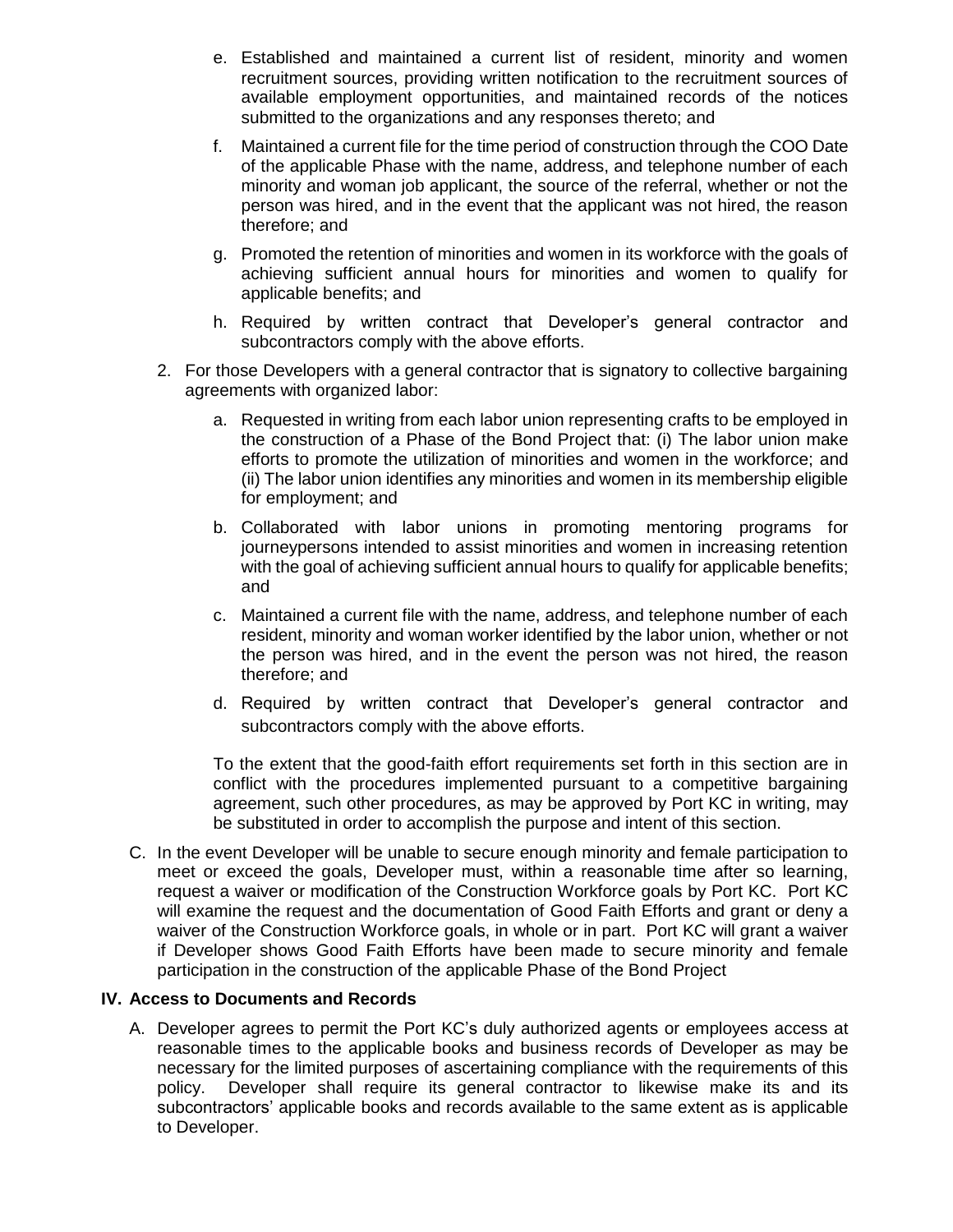#### **V. Remedies; Liquidated Damages**

- A. Without limiting any other remedy available to Port KC under the Transaction Documents (as such term is defined within the Agreement to which this policy is attached), the failure to fully, accurately and timely complete and submit the Project Workforce Monthly Utilization Reports will result in Port KC sustaining damages, the exact extent of which would be difficult or impossible to ascertain. Therefore, in order to liquidate those damages, commencing as of twentieth calendar day of each month in which said reports are due, Port KC shall be entitled to impose upon and collect from Developer the sum of One Hundred Dollars (\$100.00) for each full or partial weekday (Monday through Friday) said reports remain overdue. Furthermore, and notwithstanding anything to the contrary in the Incentives Compliance Agreement or any exhibit thereto, in the event any reports required by this policy remains overdue for a period in excess of ninety (90) calendar days, Port KC may elect, in its sole discretion, to rescind, in whole or in part, any real and/or personal ad valorem property tax exemptions otherwise granted to Developer under the terms of the Transaction Documents for the calendar year in which the applicable reports were due, and the Developer shall be obligated to pay an amount equaling up to one hundred percent (100%) of the real and/or personal ad valorem property taxes that would have otherwise been due but for Port KC's ownership.
- B. If Developer fails to achieve the Construction Workforce goals as herein established and has not otherwise obtained a Good Faith Waiver approved by Port KC, Port KC will sustain damages, the exact extent of which would be difficult or impossible to ascertain. Therefore, in order to liquidate those damages, Port KC shall be entitled to recover from Developer the sum of twelve thousand dollars (\$12,000) per calendar year, commencing in the calendar year in which the bonds were issued and continuing each calendar year, or partial calendar year, thereafter until such time as the Bond Project (or if a phased Bond Project, the applicable Phase thereof) has been fully completed as evidenced by Developer's submission of the Certificate of Completion. In the event Developer has failed to submit the Project Workforce Monthly Utilization Reports as required by this policy for one or more given months, Port KC shall be entitled to assume that there were no Construction Labor Hours performed by minorities and women in constructing the Bond Project during the applicable reporting periods. The determination as to whether the Construction Workforce goals have been met, and the calculation of liquidated damages, if any, to be imposed pursuant to this paragraph B shall occur at such time as the construction shall be completed as evidenced by the submission of the Certificate of Completion; provided, however, if the Bond Project is being completed on a phased basis, such matters shall be determined and calculated on a phased basis at such time as the Completion of Construction with respect to each applicable Phase shall be achieved. Notwithstanding the foregoing, liquidated damages will not be imposed when, for reasons beyond the control of Developer, the Construction Workforce goals are not met and Developer otherwise establishes its Good Faith Efforts to the reasonable satisfaction of Port KC's President & CEO.
- C. Liquidated damages may be collected by Port KC in the form of an additive to the Additional Rent required pursuant to the terms of the Lease Agreement, or in such other manner as may be permitted by the express terms of the Transaction Documents. In no event will a failure to achieve the Construction Workforce goals constitute an event of default under any of the Transaction Documents or result in the termination of the Lease Agreement or Indenture or otherwise result in a suspension of forfeiture of any tax exemption granted thereunder, except as otherwise expressly provided in paragraph A of this Section V. Liquidated damages collected, if any, shall be applied to reimburse costs incurred by Port KC in administering compliance with this policy, with the balance being used to support efforts designed to increase the representation of minority and female workers in the construction trades.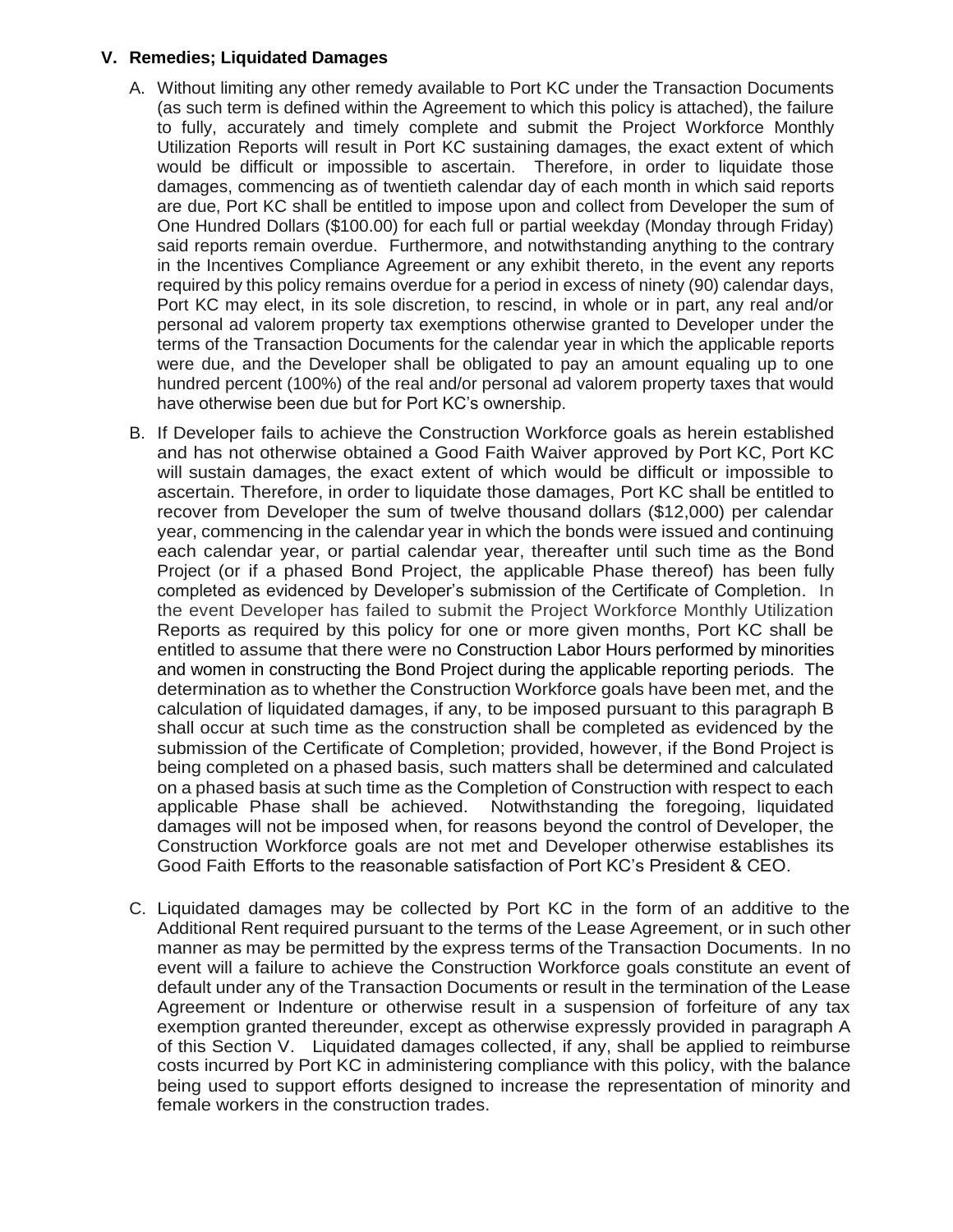### **V. Performance by Third Party**

While the obligation to comply with this policy and liability hereunder shall reside at all times with Developer, Developer may elect to contractually require that its general contractor for the Bond Project (or if a phased Bond Project, each Phase thereof) act on Developer's behalf and submit such reports and documentation to Port KC as may be required by this policy, and Port KC will accept such actions, reports and documentation from such general contractor and shall regard the same as having been performed and submitted by Developer.